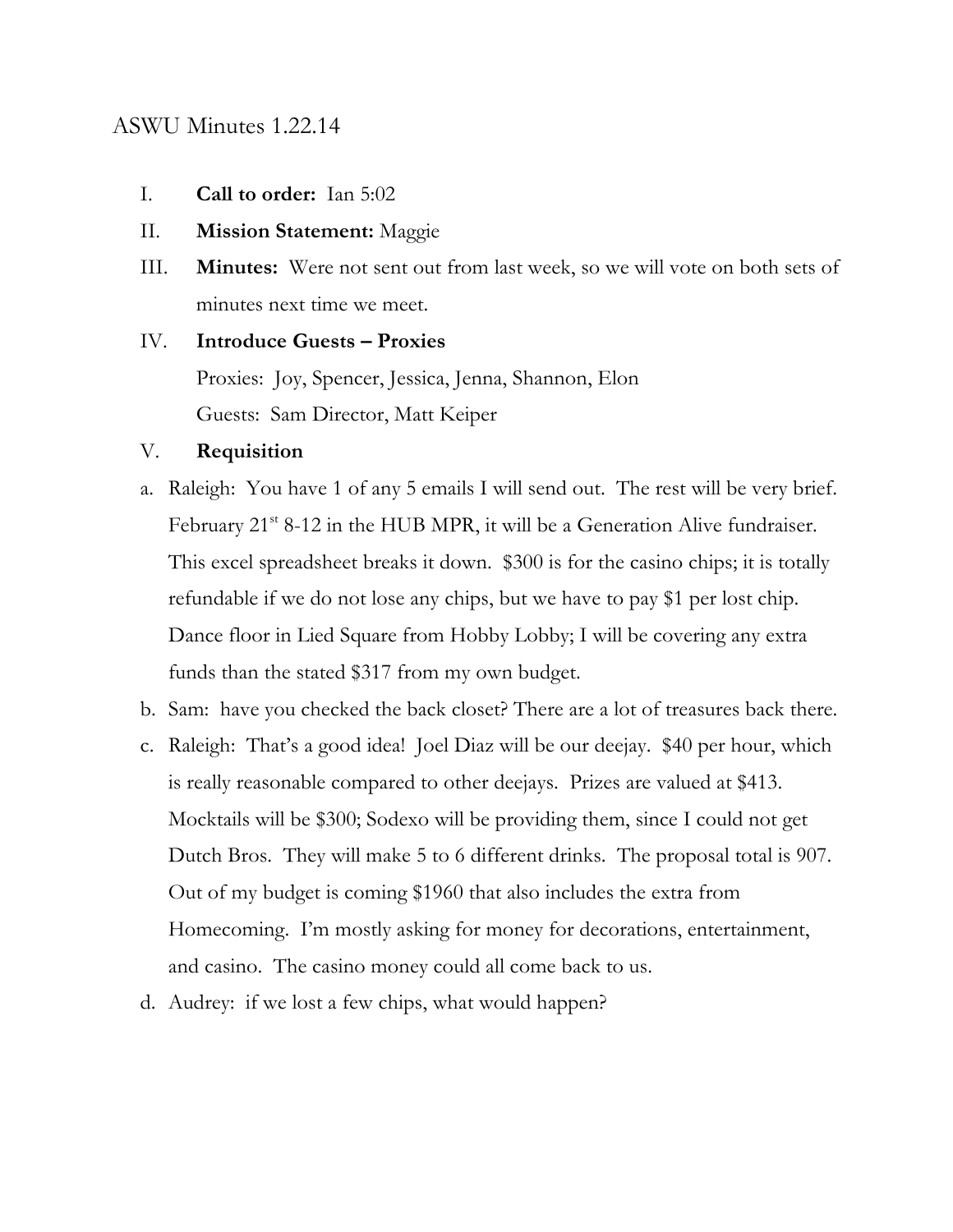- e. Raleigh: If we lost one chip, we would get \$299 back. With the baskets of prizes, you can only win one prize of the night; if they win the raffle twice, they get to choose which of the prizes they prefer.
- f. Maggie: what if Tyler Friends wants to deejay?
- g. Ashley: he'll be in Costa Rica.
- h. Raleigh: We might even be able to get Joel to go down to \$30 per hour. With invitations, we will be printing up "George Whitworth's Gala Royale" advertisements for every dorm. \$5 minimum donation to enter, but you can attain more chips.
- i. Sam Director: what is the school's policy on gambling?
- j. Dayna: it cannot be for profit if the school supports it, and we can only do up to 2 of these per year.
- k. Raleigh: I am willing to pay all of this from my own budget. All of the people involved will be leadership, clubs, and professors. Even if we don't make more than \$3000 at this, it's still a great event for getting the word out about Generation Alive.
- l. Andrew: is the money going toward Million Meals?
- m. Raleigh: it does go toward the 250,000 meals. With the budget, these numbers are generally higher estimates.
- n. Sam Director: How much money are you planning on making at this?
- o. Raleigh: If 100 people come, we will make \$500, and I think it is realistic that we could get 400-500 people there.
- p. Chase: are we limiting this to only Whitworth students?
- q. Raleigh: in the past, we have done this for security reasons, liability, etc., we would most likely limit it.
- r. Spencer: how long would it last?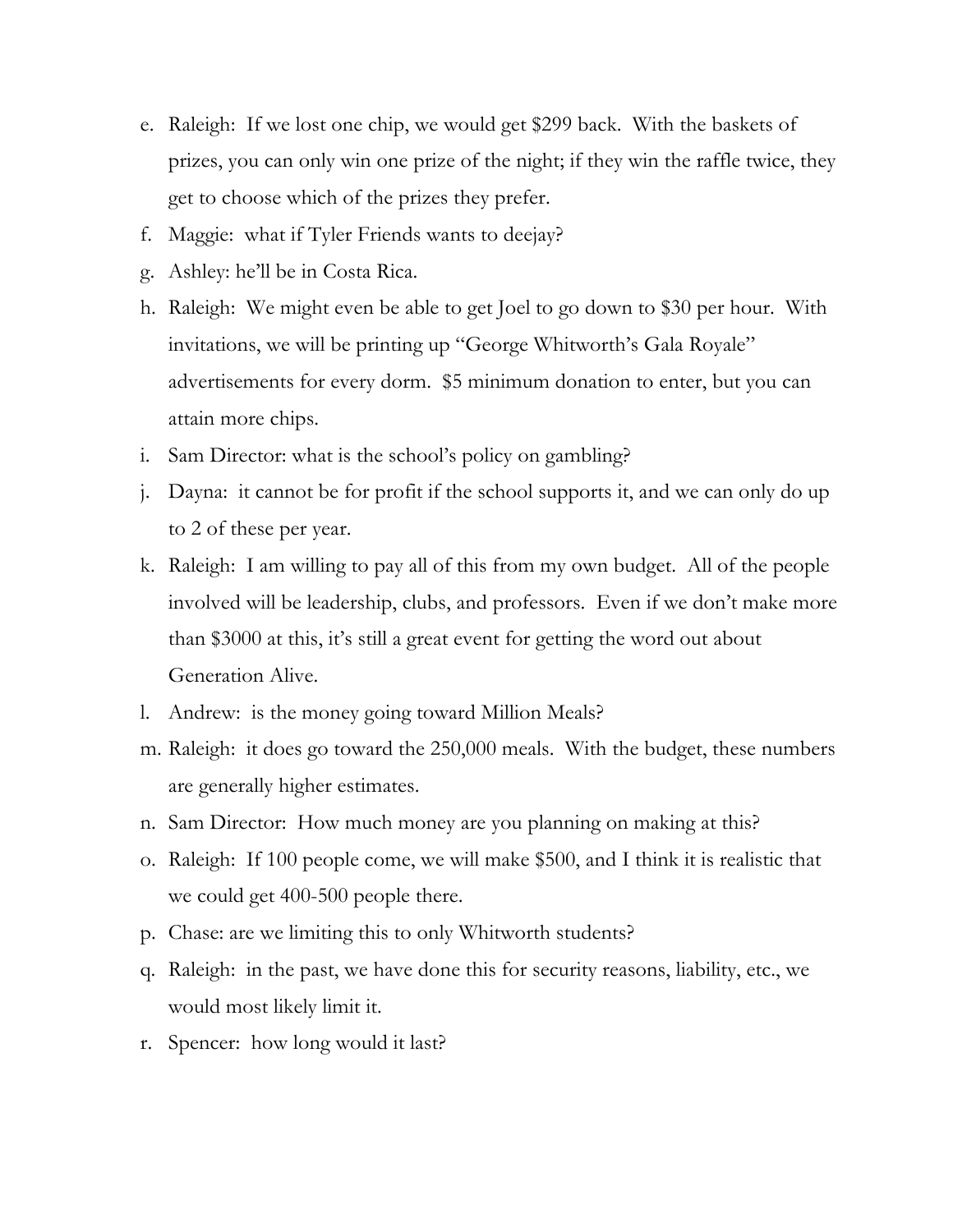- s. Raleigh: 8-12 is the dance, 8-10 pm is the casino. As long as you pay \$5 at the door, you will get \$10 worth of chips. (left the room for discussion).
- t. Matt: at the end of the semester they had 10,000 dollars in the budget. Any questions?
- u. Chase: I think this supports Generation Alive, there are a lot of good things about it.
- v. Spencer: I like the idea of the tip jar at the bar.
- w. Motion to approve the full amount: Maggie.
- x. Seconded by Ashley.
- y. Approved.

## VI. **By Laws Change**

There is a clause that says that for a gaming license, we must act as a nonprofit.

We will have a minimum of 6 games provided by a gambling business.

Ian: They have been hard to convince that we are a real student government. I sent them all of the minutes from October, and I will be sending them this and last weeks.

Chase: are we doing individual votes or a package deal?

Ian: it is a package deal.

Dayna: let's do a hand count.

Ian: We will be sending these minutes out as well to the gaming company.

I will ask everyone individually whether they approve.

Arend senator: approve

Arend/Bj rep: approve

BJ senator: approve

Boppell: absent

Ballard/Cornerstone Senator: approve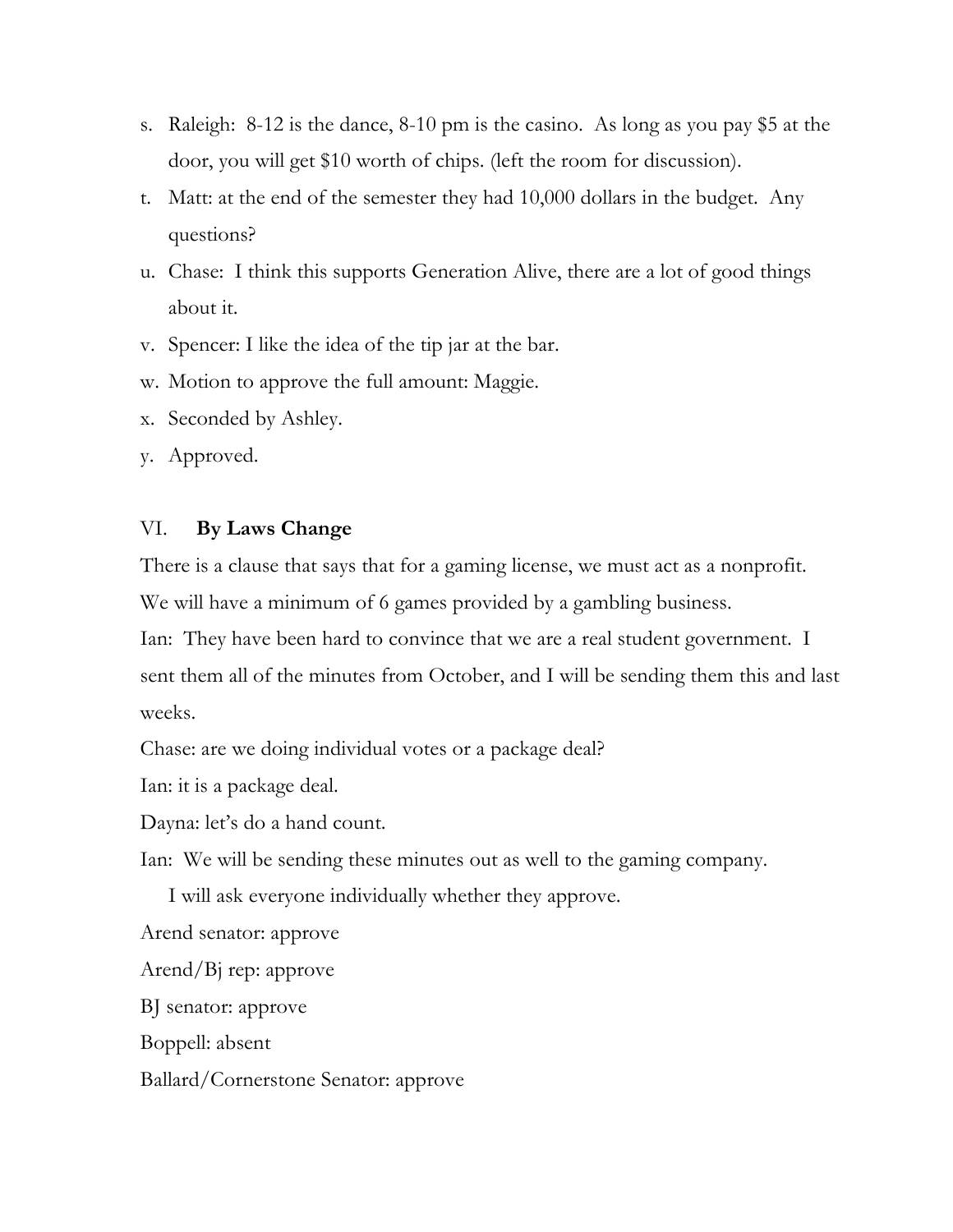Warren Senator: approved Warren Rep: approved Stewville senator: approved East senator: approved Duvall senator: approved East/Duvall rep: approved Off campus senator: approved Off campus rep: approved Macmillan senator: approved By law addition: Approved.

#### VII. **Reports & Vibes (35 min)**

- a. Katie: I need to see exec's after the meeting
- b. Lizzie: pass
- c. Ryan: Duvall is doing as well as usual.
- d. Tyler: 3-on-3 and basketball tournament this Saturday
- e. Elon: pass
- f. Caitlyn: broomball this weekday
- g. Shannon: pass
- h. Jenna: pass
- i. Jessica: Stewart has our lounges back! I don't really like them.
- j. Bergen: 2 outdoor rec events next week. Red Mountain only has 1 more spot for a female. Cross-country ski trip has spots left.
- k. Spencer: great vibes from Mac
- l. Raleigh: Unplugged tomorrow 7-8:30. We opened \$200 line of credit with the Mind and Hearth, so that 50-60 free drinks.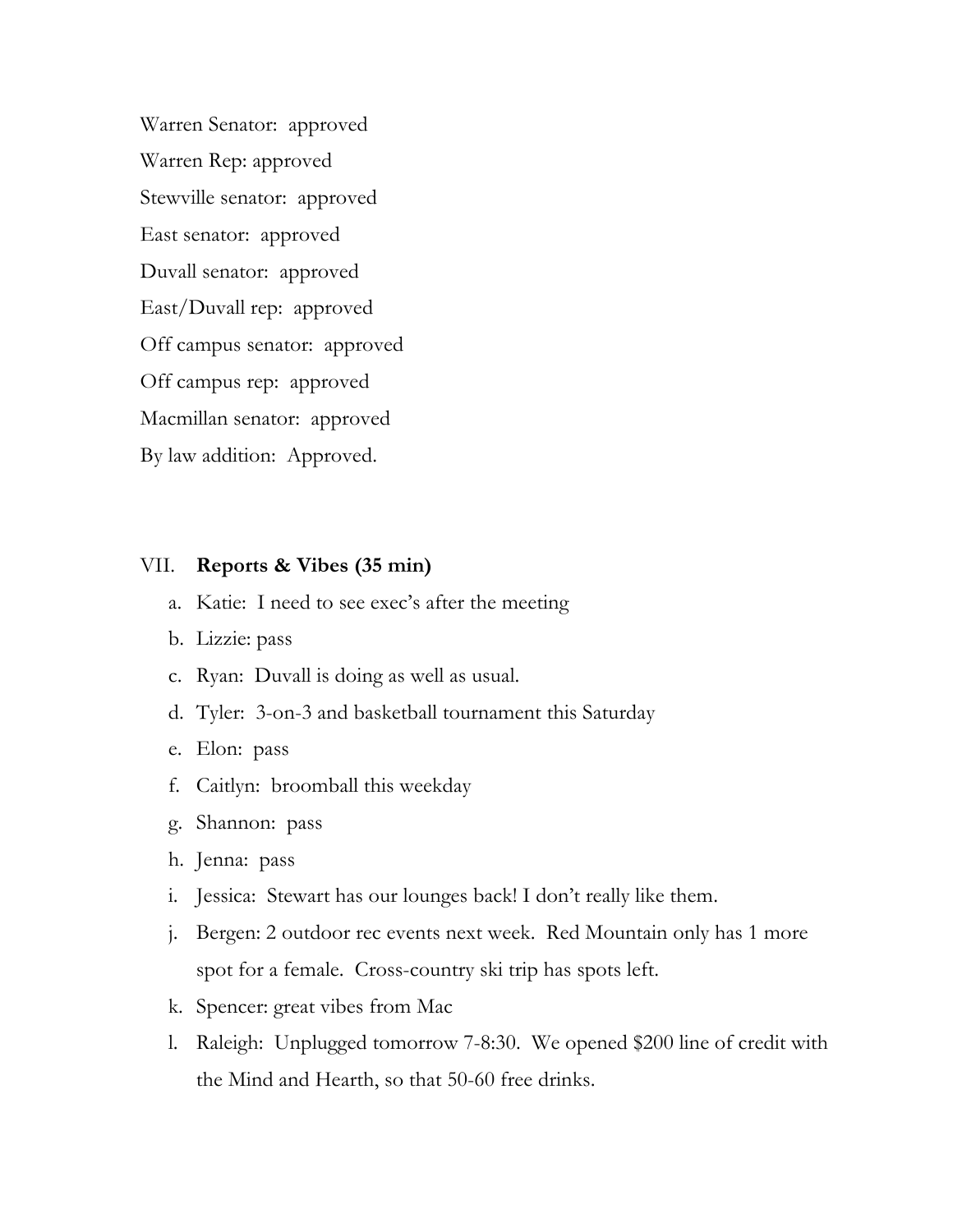- m. Faith: the TV is installed. 2 tv's in Warren!
- n. Andrew: pass
- o. Chase: BJ Mocktail party on Friday!
- p. Ashley: pass
- q. Maggie: pass
- r. Erica: with the cross-walk, the revised code of Washington says that there can only be so many cross-walks in a certain amount of road, so that's the end of that. Almost done with sweatshirts. There's a prank war happening two dorms; no idea about that.
- s. Sam: if you all have events to talk about, let me know before February.
- t. Joy: pass

#### VIII. **FVP (3 min)**

a. Matt: Shout out to Erica for looking into the crosswalk.

Also, we have been looking at how many meals have been packaged in a day before, and so we might be calling Guinness Book of Records. The record is 400,000 in an hour, so there might be cameras around when we do that.

#### IX. **EVP (3 min)**

- a. Yesterday we filmed a video between Beck Taylor and Jeremy from Generation Alive to get the word out on the web. Faith is helping us with that. Women's Auxiliary's head, Gale, says they have 35 families who want to donate. Gilbert Presbyterian is definitely in on the project, and will pitch it to the heads of youth groups in the area.
- b. Can I get a show of hands for ice skating? (no response). We need to postpone this til the spring, because it will be a really fun event.